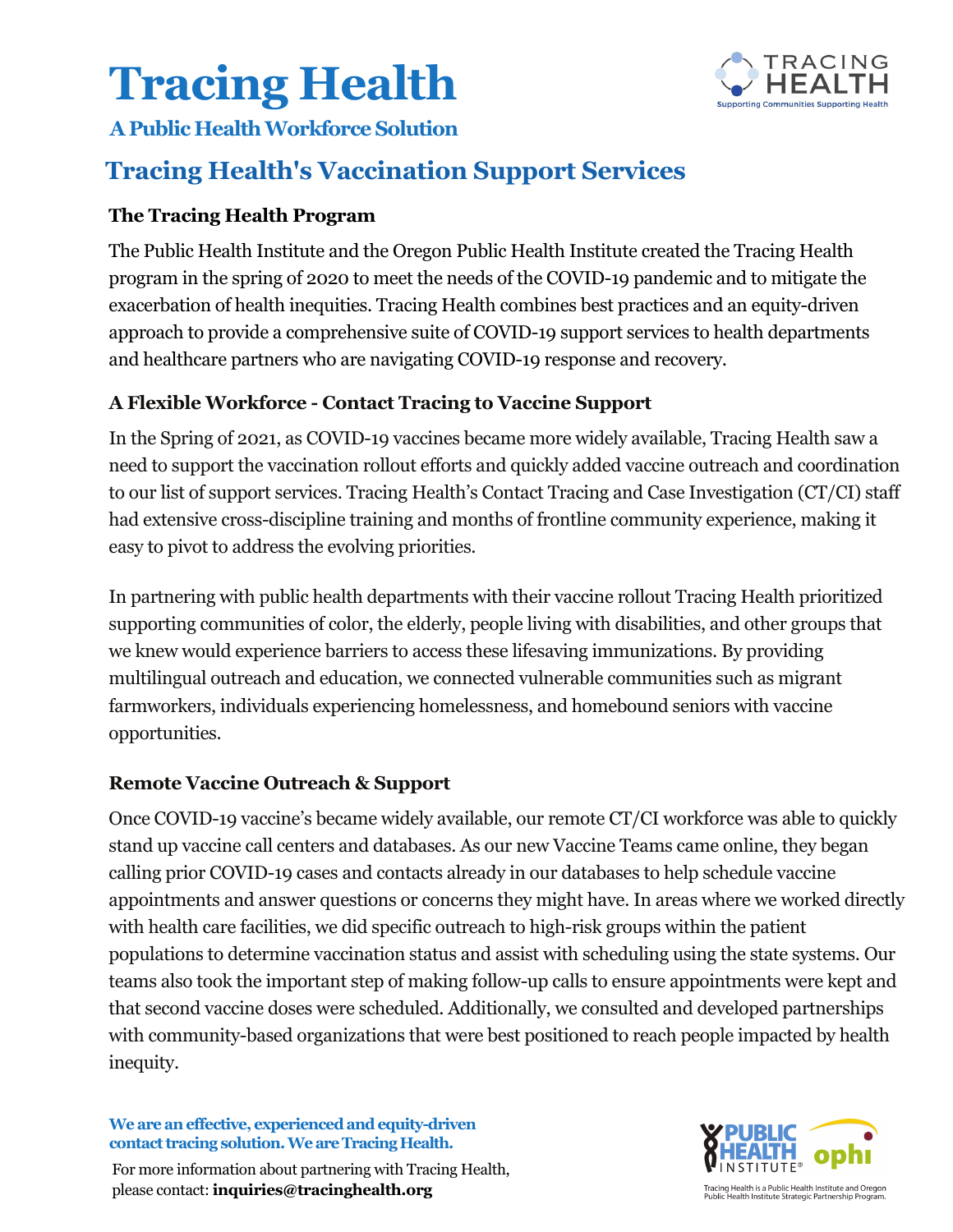### **Tracing Health**



#### **A Public Health Workforce Solution**

#### *Remote Vaccination Support Services*

- Assist with scheduling appointments through the state systems
- Outreach to communities experiencing barriers to vaccine access
- Calling back prior COVID + cases to help schedule a vaccine appointment.
- Supporting specific mass-vaccination sites with scheduling and outreach
- Supporting Community Health Centers with direct outreach to patients

#### **Vaccine Ambassador On-Site Support**

Tracing Health has also been able to offer in-person vaccine support services in many of the communities where we work. These 'Vaccine Ambassadors' have worked on-location at vaccination sites ranging from suburban Community Health Centers (CHC) to rural fairgrounds, public librairies and even remote ranches and farms. We support healthcare professionals and community-based organizations by assisting with all non-clinical aspects of vaccine delivery. From logistics, and coordination to translation and temperature taking, Tracing Health's Vaccine Ambassadors are on the frontline of protecting high risk and hard to reach populations.

#### *On-SiteVaccination Support Services*

- Greeting patients and directing them to the appropriate stations
- Helping patients fill out consent forms and interpreting when needed
- Answering any questions or concerns in patients primary language

#### **Digital Tools to Assist in Vaccine Support**

In addition to the human resources Tracing Health was able to allocate to vaccine rollout efforts, our Data Technology team developed and/or adapted multiple HIPAA compliant platforms and databases to manage the data and coordinate the workflow. These tools, developed with extraordinary speed, created extremely important efficiencies so that the frontline teams could manage the workload.

#### **VIP** - *Vaccine Information Platform*

Tracing Health and PHI developed the VIP Platform to streamline and automate data coming into our Vaccine Call Centers. With a large number of callers needing assistance, Tracing Health was not always able to answer each call immediately. The VIP system transcribeds voicemails left in the general inbox automatically and relevant data points auto-populate in the database. This efficiency helps our team quickly gather important data and allows them to get back to the callers promptly and with the most relevant information.

#### **We are an effective, experiencedand equity-driven contact tracing solution. We are Tracing Health.**





.<br>Tracing Health is a Public Health Institute and Oregon<br>Public Health Institute Strategic Partnership Program.